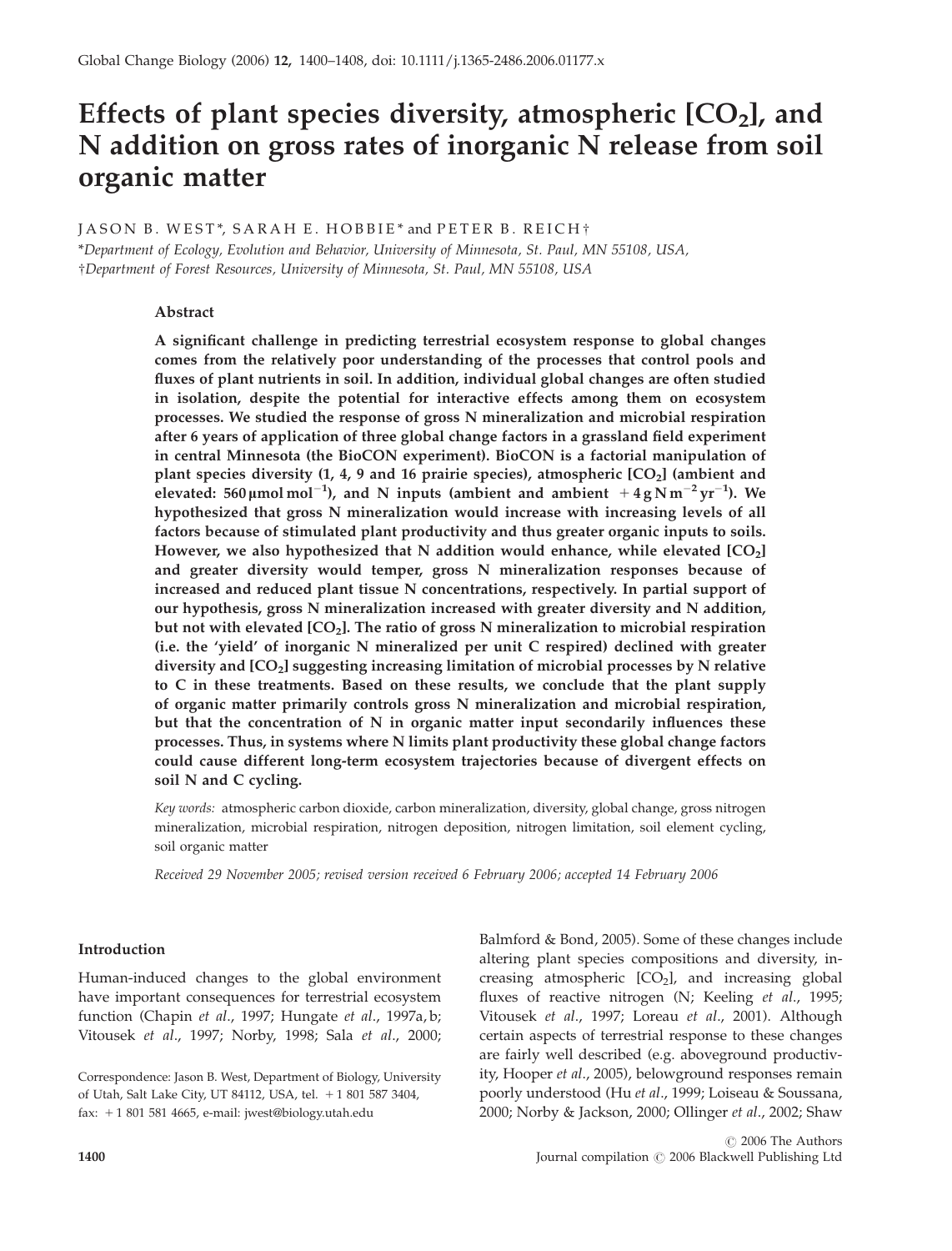et al., 2002; Körner, 2003; Luo et al., 2004). In particular, because plants depend on the activities of soil microorganisms for much of their mineral nutrition, and since nutrient limitation of plant productivity may modulate responses to global environmental changes (Field et al., 1992; Rastetter et al., 1997), an understanding of global change effects on microbially mediated nutrient cycling is critical. This is especially true for N cycling, given the important role of N limitation to plants in many ecosystems worldwide (Vitousek & Howarth, 1991), and the central role microorganisms play in releasing plant-available inorganic N from unavailable N in soil organic matter.

Net N mineralization rates are often characterized in global change studies as an important metric of the response of N cycling to global change (Lee & Caporn, 1998; Zak et al., 2000, 2003a; Kirkman et al., 2001; Niklaus et al., 2001; Reich et al., 2001; Fenn et al., 2005; Hartley & Mitchell, 2005). However, net rates are the result of simultaneous gross fluxes (i.e.  $\mathrm{NH_4^+}$  mineralization from soil organic matter and  $NH_4^+$  immobilization and nitrification by microbes). As such, quantifying net N mineralization alone cannot identify the mechanisms responsible for the observed changes to N cycling, limiting our understanding of the responses of plant N supply to global change (Hart et al., 1994a; Finzi & Schlesinger, 2003; Booth et al., 2005).

Although important to formulating mechanistic understandings of N cycle changes, gross rates of N mineralization are seldom quantified in global change studies and, when they are, they are typically examined for single global change factors in isolation. Zak et al. (2000) reviewed the responses of soil microorganisms to elevated  $[CO<sub>2</sub>]$ , and of the 10 studies that reported gross N mineralization rates, none of them observed statistically significant effects, with the overall coefficient of variation at 800%, well above the variation observed in other microbial responses (e.g. biomass or microbial respiration). In that same review, 95% of the 20 studies that reported microbial respiration reported a stimulatory response to elevated  $[CO<sub>2</sub>]$ , although in only three of those studies were the responses statistically significant. A more recent review and reanalysis also found that elevated  $[CO<sub>2</sub>]$  had no effect on gross N fluxes in soils (Booth et al., 2005).

Surprisingly, Booth et al. (2005) also found no significant effect of N fertilization across studies on gross N fluxes (with the exception of gross nitrification). They suggested that direct application of inorganic N may not stimulate gross N mineralization, but that treatments that resulted in organic matter with higher N concentration would.

Because loss of diversity from terrestrial ecosystems is another important ongoing global change, the effects

of plant species diversity on productivity and other ecosystem functions have been intensively studied over the past 10 years or so (Hooper et al., 2000, 2005; Loreau et al., 2001; Tilman et al., 2001; Catovsky et al., 2002; Gastine et al., 2003; Hedlund et al., 2003; Porazinska et al., 2003; Zak et al., 2003b; De Deyn et al., 2004; Wardle et al., 2004; Spehn et al., 2005), but again only rarely were gross N fluxes quantified in these studies. Zak et al. (2003b) reported a significant stimulation of gross N mineralization in response to increasing plant species diversity that was only partially explained by increased plant productivity. Microbial biomass and respiration were also stimulated by increasing supplies of organic matter from plants as diversity increased in that study.

Natural systems are experiencing numerous global changes simultaneously, rather than in isolation as they are often studied. Thus, in addition to the significant challenges that remain in attempts to understand microbial responses to these individual global changes, much more work is needed to understand whether the effects of these changes on microbial activity significantly interact. We studied the response of gross N mineralization rates after 6 years of simultaneous manipulation of three major global change factors in a relatively natural field setting in east-central Minnesota (Reich et al., 2001, 2004). In this experiment, plant species biodiversity  $(1, 4, 9, \text{ and } 16 \text{ species})$ , atmospheric  $[CO_2]$  (ambient and  $560 \mu$ mol mol<sup>-1</sup>), and N addition (ambient and ambient  $+4gNm^{-2}yr^{-1}$ ) were varied in a full-factorial combination (BioCON). Previous reports have shown that all three factors stimulated plant productivity individually in this experiment, and diversity increased the productivity response to elevated atmospheric  $[CO<sub>2</sub>]$  and added N (Reich et al., 2001, 2004). Although initial results did not indicate an N limitation to elevated  $[CO<sub>2</sub>]$ growth stimulation (Reich et al., 2001), by 4–6 years of treatment, elevated atmospheric  $[CO<sub>2</sub>]$  stimulated productivity more in elevated than in ambient N plots (Reich et al., 2006), consistent with the development of progressive N limitation over time (Luo et al., 2004). After 6 years, in situ net N mineralization rates decreased in response to elevated  $[CO<sub>2</sub>]$  under ambient N (from  $0.08$  to  $0.06$  mg N kg soil<sup>-1</sup> day<sup>-1</sup>), but were stimulated by  $[CO<sub>2</sub>]$  under enriched N (from 0.05 to  $0.10$  mg N kg soil<sup>-1</sup> day<sup>-1</sup>; Reich et al., 2006). The treatments have also significantly altered the characteristics of soil organic matter (Dijkstra et al., 2004, 2005). For example, elevated  $[CO<sub>2</sub>]$  has increased labile C and microbial biomass, but did not significantly change total soil C or N, at least for the 1 and 4 species treatments (Dijkstra et al., 2005). Dijkstra et al. (2005) also attributed increased total soil C and N pools in response to N fertilization to proportionally higher increases in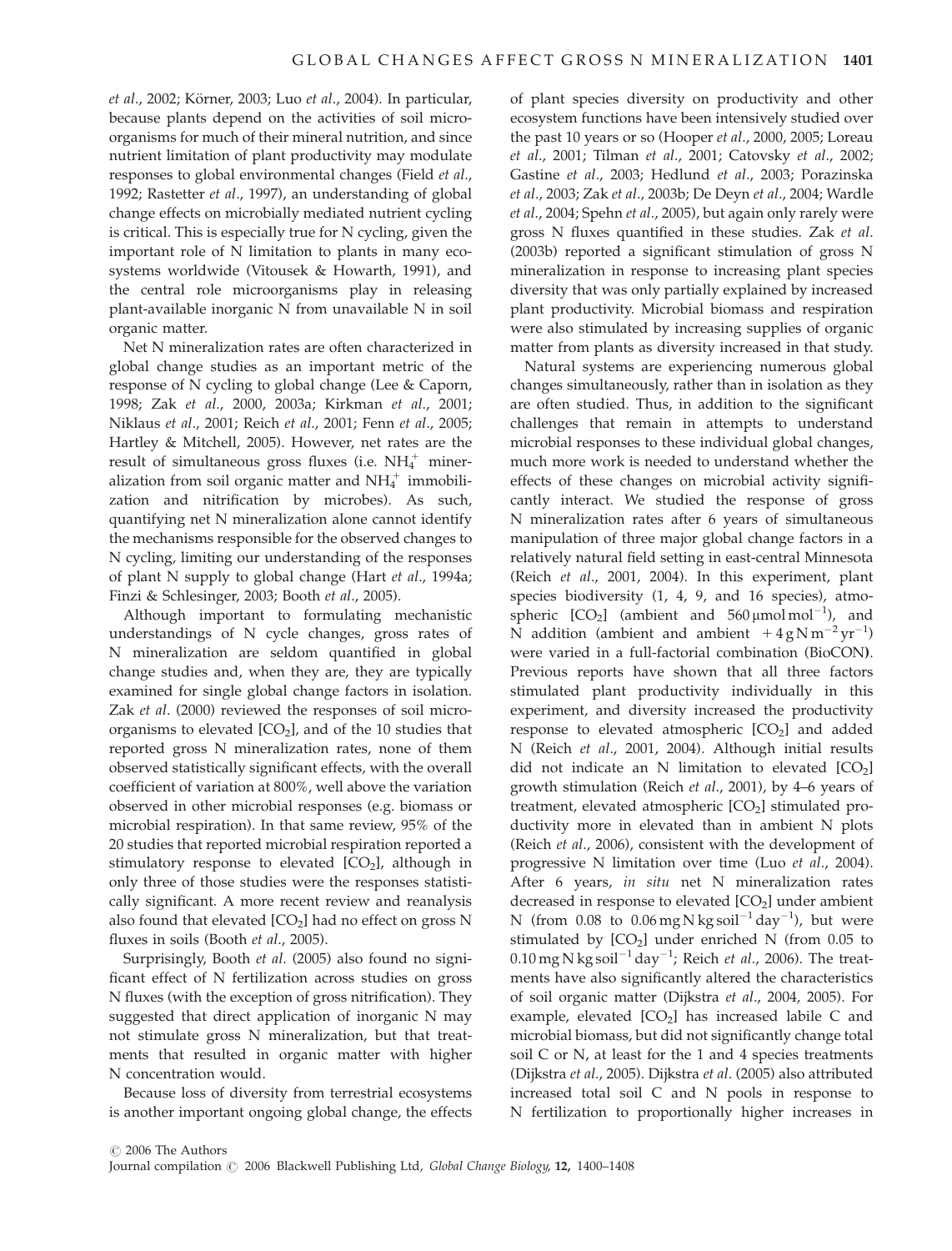litter production relative to decomposition. Increasing diversity from 1 to 4 species also increased microbial respiration but decreased laboratory rates of net N mineralization, an effect hypothesized to be the result of a proportional increase in immobilization (Dijkstra et al., 2005). For the present study, we predicted that plant species diversity, elevated  $[CO<sub>2</sub>]$ , and added N would all increase gross N mineralization, along with microbial respiration, because each of these treatments increases plant productivity (Reich et al., 2001) and, therefore, the supply of organic matter to soils (Dijkstra et al., 2004, 2005), thus, increasing the substrate available for decomposition and gross N mineralization (Booth et al., 2005). However, we predicted that divergent treatment effects on the chemistry (e.g.  $C: N$  ratio) of organic matter inputs would cause differences in the magnitude of microbial responses among treatments. Specifically, we hypothesized that the response to added N would be large relative to responses to elevated  $[CO<sub>2</sub>]$  and diversity because of the concurrent increase in plant N inputs (caused by enriched plant N concentrations; Reich et al., 2001) in that treatment. Because both elevated  $[CO<sub>2</sub>]$  and greater diversity reduced plant N concentrations (Reich et al., 2001), we expected the decline in tissue N concentrations relative to C to constrain the N mineralization response in those treatments. Related to that, we further hypothesized enhanced effects of elevated  $[CO<sub>2</sub>]$  and diversity with added N, where those N constraints should be alleviated. Our approach to understanding the microbial response to these treatments was to isolate microbial activity from the effects of field conditions (e.g. soil moisture, temperature), as well as from the confounding effects of plant uptake and root respiration, by conducting short-term laboratory incubations of fieldcollected soils. Here, we report results from soils collected after 6 years of treatment application, and, although there is a temporal trend to the ecosystem response to these treatments (Reich et al., 2006), the responses we report here should represent microbial responses relevant to understanding longer-term ecosystem responses to these global changes.

## Methods

#### Experimental design

This study was conducted as part of a larger experiment designed to determine how biodiversity, elevated atmospheric  $[CO<sub>2</sub>]$ , and N deposition affect ecosystem function (BioCON; http://www.lter.umn.edu/biocon; see Reich et al., 2001 for detailed methodological description). It is located at the Cedar Creek Natural History Area in east central Minnesota, USA  $(45°N, 93°W)$  with

a mean annual temperature of  $5.7 \degree C$  and mean annual precipitation of 660 mm. BioCON is located on sandy, nutrient poor soils (Typic Udipsamments, on part of the Anoka sand plain, Grigal et al., 1974). Before installation of the experiment, the site was an abandoned agricultural field dominated by grasses and forbs (primarily Bromus spp.), with average organic matter content in the top 20 cm of 0.57 g N and 6.32 g C kg soil $^{-1}$ . Average soil pH in the experiment was 5.41. Briefly, BioCON consists of six 20 m diameter 'rings,' three at ambient  $[CO<sub>2</sub>]$  and three at elevated [CO<sub>2</sub>] (560  $\mu$ mol mol $^{-1}$ ) using a free-air CO2 enrichment (FACE) system (Lewin et al., 1994). Each ring contains 61 individual  $2 \text{ m} \times 2 \text{ m}$  plots. The main experiment includes 296 plots, including four levels of diversity: 1, 4, 9, or 16 species chosen at random for each plot from a pool of 16 species (except for the monocultures, which are represented by two replicates per species per treatment). In total there are 32, 15, 15, and 12 replicates of plots with 1, 4, 9, and 16 species respectively, at each of the four combinations of  $CO<sub>2</sub>$  and N. The 16 species were drawn from four functional groups:  $C_3$  grasses (Agropyron repens (L.) Beauv., Bromus inermis Leysser, Koeleria cristata Pers, Poa pratensis L.), C<sub>4</sub> grasses (Andropogon gerardii Vitman, Bouteloua gracilis (H.B.K.) Lag. ex Steud., Schizachyrium scoparium (Michaux) Nash, Sorghastrum nutans (L.) Nash), C<sub>3</sub> nonleguminous forbs (Achillea millefolium L., Anemone cylindrica A. Gray, Asclepias tuberosa L., Solidago rigida L.), and legumes (Amorpha canescens Pursh, Lespedeza capitata Michaux, Lupinus perennis L., Petalostemum  $villosum$  Nutt. ( = Dalea  $villosa$  (Nutt.) Spreng.)). Half of those plots, selected at random, receive the equivalent of  $4 \text{ g N}$  (NH<sub>4</sub>NO<sub>3</sub>) m<sup>-2</sup> yr<sup>-1</sup>. Total sown seed mass was constant across all plots. Seeds were planted in 1997, and  $CO<sub>2</sub>$  and N treatments were initiated in 1998.

Gross  $NH_4^+$  fluxes and microbial respiration. In June 2003, we sampled soils at 0–20 cm depth by taking two soil cores (diameter 2.5 cm) from each of the 296 plots. The two cores from each plot were composited and immediately sieved (2 mm) and visible roots that went through the sieve were picked out by hand. Sieved soils were stored overnight in coolers with ice. Soils were <sup>15</sup>N labeled, extracted, and incubated in two, 2-day rounds. Each round consisted of samples from three of the six field  $CO<sub>2</sub>$  rings and, therefore, incorporated any effect of day of incubation into the random block effect of 'ring' (see Statistical analyses).

For each sample, we simultaneously determined rates of microbial respiration and gross N mineralization by quantifying  $CO<sub>2</sub>$  accumulation in sealed chambers and dilution of added  $^{15}NH_4^+$  through production of new  ${}^{14}NH_4^+$  by microbial activity ( ${}^{15}N$  pool dilution, Davidson et al., 1991; Hart et al., 1994b). Before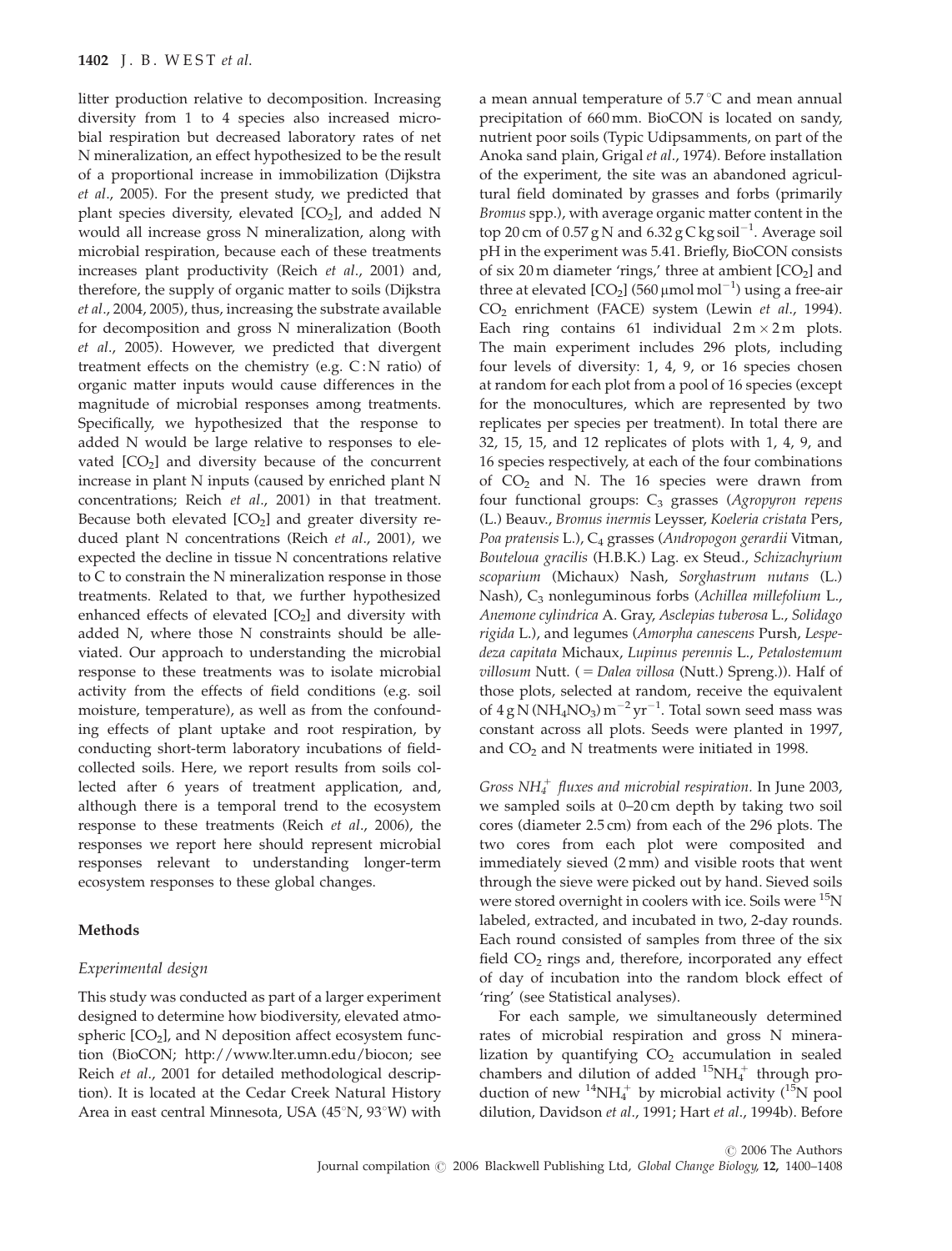incubation, each sieved, homogenized soil sample  $(\approx 100 \text{ g})$  received 10 mL of a 0.8 mg 99 atom%  $(^{15}NH_4)_2$ SO<sub>4</sub> L<sup>-1</sup> solution (approximately 10% of the background inorganic N pool) by spraying the solution into a plastic bag containing the soil. After addition of the solution, the soil contained on average 14.5% water by weight (standard deviation  $= 3.4$ ,  $n = 293$ ; three gravimetric soil moisture samples lost during weighing process), which is close to field capacity for these soils. The soil was mixed gently to distribute the solution evenly through the soil. After approximately 15 min, a 50 g subsample was extracted with 50 mL of 2 M KCl (actual initial extraction time recorded). This extraction was filtered through preleached paper filters. A 5 mL subsample of the leachate was removed and frozen until it could be analyzed for  $NH_4^+$  colorimetrically (Alpkem autoanalyzer; OI Analytical, College Station, TX, USA). The remaining extract solution was left in the specimen cups and stored at  $3^{\circ}$ C until the <sup>15</sup>N diffusions could be done. The remaining 50 g of labeled soil was transferred to a specimen cup that was placed inside a glass jar  $(\approx 1$  L headspace). In order to prevent water loss, all specimen cups were left capped until the glass jars could be simultaneously covered. After all specimen cups with soil samples were placed in the jars, the cups were uncapped and allowed some time to equilibrate with the atmosphere in the room  $(\approx 5 \text{ min})$ . The jars were then simultaneously capped with lids that allowed an airtight seal and that were fitted with septa to allow gas sampling with syringes. Several gas samples were taken of the room air at that point and were used as the 'initial'  $CO<sub>2</sub>$  concentration in the jars. The soils were incubated for approximately 20 h at room temperature  $(\approx 22 \degree C)$ . At the end of the incubation, syringes were used to withdraw 9 mL gas samples from the headspace of the jars (actual time recorded). These samples were injected into preevacuated gas-tight vials. The  $CO<sub>2</sub>$  concentration of all gas samples was analyzed using a Tekmar Dohrmann Headspace Autosampler 7000 (Teledyne Tekmar, Mason, OH, USA) connected to a Hewlett-Packard 5890A gas chromatograph (TCD detector Hewlett-Packard, Palo Alto, CA, USA). Following gas sampling, the specimen cups were retrieved, a 5 g subsample was removed to estimate gravimetric soil water content, and the remaining soil was extracted with 2 M KCl as described above.

In order to determine the ratio of  ${}^{15}NH_4^+$  to  ${}^{14}NH_4^+$ in the pre- and postincubation soil extractions, we employed a modification of the acidified disk/diffusion assay (Stark & Hart, 1996). We added  $\approx 0.2$  g of MgO to each KCl extract solution while simultaneously adding a teflon strip containing two

sealed acidified  $(2.5 M$  KHSO<sub>4</sub>) paper disks  $(7 mm)$ diameter) and then quickly capped the cup securely. This method oxidizes the  $NH_4^+$  in solution to  $NH_3$  gas, which diffuses through the Teflon, and is then 'trapped' on the acidified disks. The cups were allowed to diffuse for 6 days at room temperature, and the cups were inverted daily to prevent the formation of competing acid droplets on the cup walls. After 6 days, the Teflon strips were removed and rinsed with 'Nanopure' water. The disks were then removed and impaled individually on wires and allowed to dry in a desiccator containing a vial of concentrated  $H_2SO_4$ . After the disks had dried, they were analyzed for  $\binom{15}{14}$ N by a stable isotope mass spectrometer (Europa Integra, University of California, Davis Stable Isotope Facility).

Although it is possible to calculate consumption of  $NH_4^+$  based on these data (Kirkham & Bartholomew, 1954; Hart et al., 1994b), the addition of  $NH_4^+$  to the pool of inorganic N could potentially artificially stimulate NH4 <sup>1</sup> uptake, nitrification and other loss pathways (Hart et al., 1994b), an artifact that should not occur by labeling the 'product pool' of mineralization. As a result, we present and discuss only the gross N mineralization results here. Microbial respiration was calculated as the production rate of  $CO<sub>2</sub>-C$  over time per gram dry weight of soil. Gross N mineralization was calculated as follows (Kirkham & Bartholomew, 1954; Hart et al., 1994b):

$$
m_{\mathrm{NH}_{4}^{+}}=\Bigg(\frac{[\mathrm{NH}_{4}^{+}]_{0}-[\mathrm{NH}_{4}^{+}]_{t}}{t}\Bigg)\Bigg(\frac{\log APE_{0}/APE_{t}}{\log\big[\mathrm{NH}_{4}^{+}\big]_{0}\Big/\big[\mathrm{NH}_{4}^{+}\big]_{t}}\Bigg),
$$

where  $m_{\text{NH}_4^+}$  is the gross N mineralization rate  $(\mu g N \text{ soil}^{-1} \text{day}^{-1})$ ,  $[NH_4^+]_0$  the ammonium-N concentration at time 0  $(\mu g N g \text{ soil}^{-1})$ ,  $[NH_4^+]_t$  the ammonium-N concentration at time t ( $\mu$ g N g soil<sup>-1</sup>),  $t$  the time (days), and APE the atom percent excess over background (atom%  $^{15}$ N–0.37 atom%  $^{15}$ N).

#### Statistical analyses

In order to determine whether there were significant treatment effects, all data were analyzed with mixedmodel (ring as random and treatments as fixed effects), split-plot (ring nested within atmospheric  $[CO<sub>2</sub>]$  treatment) analyses of variance (ANOVAs) with SAS statistical analysis software (SAS Institute, Cary, NC, USA). Data were transformed to meet assumptions of ANOVA when necessary. Correlation analyses were also performed to determine relationships among parameters.

In addition to the tests of treatment effects with ANOVA, linear regressions were conducted as an additional test of whether the relationships between gross N mineralization and microbial respiration were altered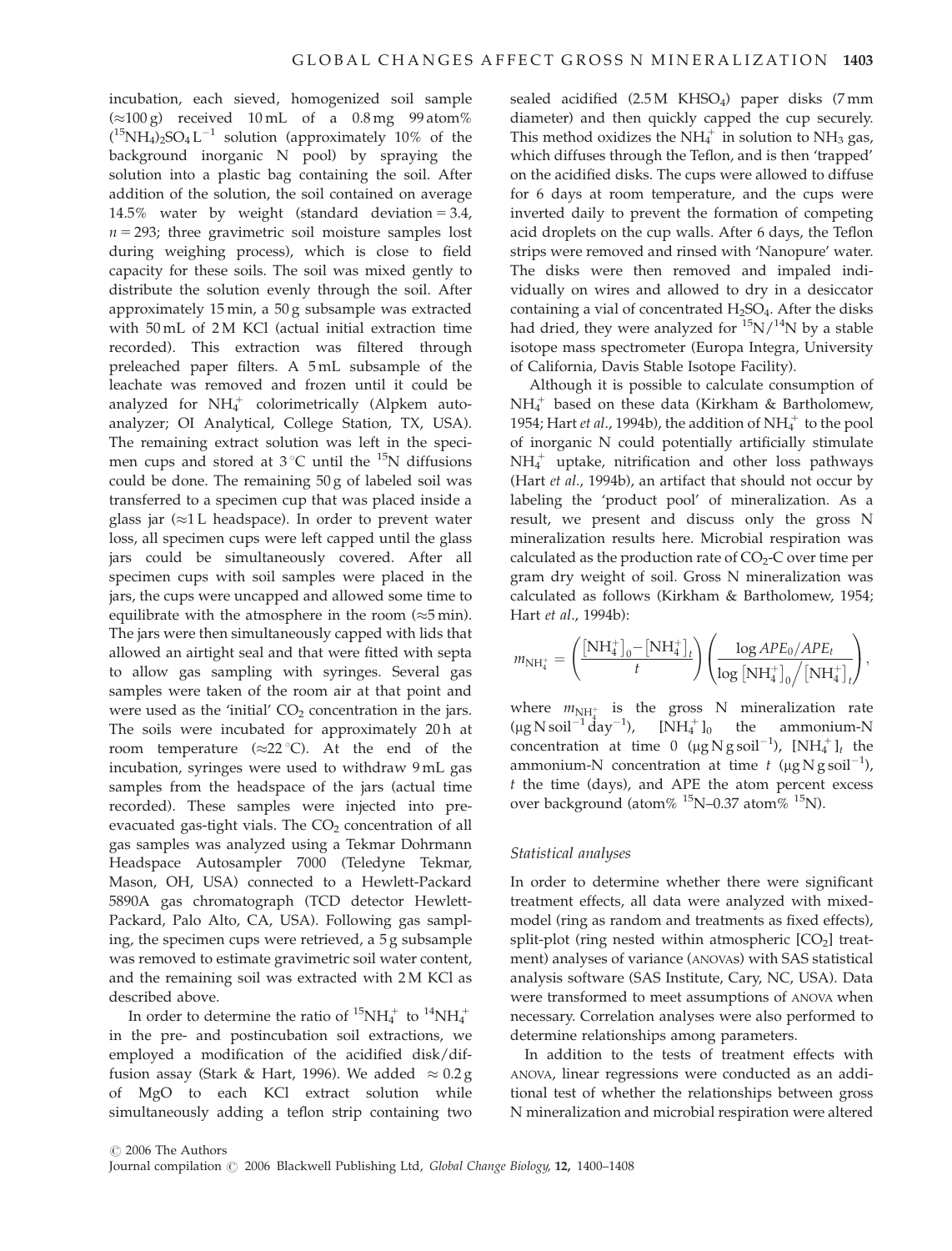by the treatments. As no mineralization of N should occur in the absence of microbial respiration, these Type I linear regressions were forced through the origin. It is important to note that unconstrained Type I regressions were also compared with orthogonal regressions that do not assume zero variance in the x-axis, and the slopes and intercepts were not different between methods (results not presented).

## Results

In partial contrast to our expectations, gross rates of N mineralization were strongly stimulated by increased plant species diversity as well as by N addition but not by elevated  $[CO_2]$  (Fig. 1, Table 1). Elevated N and diversity increased gross N mineralization by 11% and 38% on average, respectively. Also in contrast to our hypothesis, there were no significant interactions among any of the three treatments.

Microbial respiration generally responded positively to all three global change factors (Fig. 1, Table 1), with



Fig. 1 Mean response to treatments  $(+1SE)$  of gross N mineralization and microbial respiration. White bars are ambient nitrogen, gray bars are elevated nitrogen; unhatched bars are ambient  $[CO_2]$  and hatched bars are elevated  $[CO_2]$ . See Table 1 for results of statistical analyses.

Table 1 Results of the statistical analyses of microbial activity variables

| Variable                                                                                   | Source of variation                              | $F$ (nDF, dDF) | $\boldsymbol{P}$ |
|--------------------------------------------------------------------------------------------|--------------------------------------------------|----------------|------------------|
| Gross N mineralization ( $\mu$ g NH <sub>4</sub> -N g soil <sup>-1</sup> h <sup>-1</sup> ) |                                                  |                |                  |
|                                                                                            | Diversity                                        | 27.92 (3,263)  | < 0.0001         |
|                                                                                            | [CO <sub>2</sub> ]                               | 0.66(1,4)      | 0.4611           |
|                                                                                            | N                                                | 7.26 (1,263)   | 0.0075           |
|                                                                                            | Diversity $\times$ [CO <sub>2</sub> ]            | 1.79(3,263)    | 0.1496           |
|                                                                                            | Diversity $\times N$                             | 1.39(3,263)    | 0.2476           |
|                                                                                            | $[CO2] \times N$                                 | 0.42(1,263)    | 0.5194           |
|                                                                                            | Diversity $\times$ [CO <sub>2</sub> ] $\times$ N | 1.01(3,263)    | 0.3876           |
| Microbial respiration ( $\mu$ g CO <sub>2</sub> -C g soil <sup>-1</sup> h <sup>-1</sup> )  |                                                  |                |                  |
|                                                                                            | Diversity                                        | 58.80 (3,272)  | < 0.0001         |
|                                                                                            | [CO <sub>2</sub> ]                               | 37.12 (1,4)    | 0.0037           |
|                                                                                            | N                                                | 13.53 (1,272)  | 0.0003           |
|                                                                                            | Diversity $\times$ [CO <sub>2</sub> ]            | 2.61 (3,272)   | 0.0516           |
|                                                                                            | Diversity $\times N$                             | 0.57(3,272)    | 0.6370           |
|                                                                                            | $[CO2] \times N$                                 | 2.16(1,272)    | 0.1429           |
|                                                                                            | Diversity $\times$ [CO <sub>2</sub> ] $\times$ N | 2.86 (3,272)   | 0.0373           |
| Gross N mineralization/respiration ( $\mu$ g N $\mu$ g C <sup>-1</sup> )                   |                                                  |                |                  |
|                                                                                            | Diversity                                        | 9.05(3,259)    | < 0.0001         |
|                                                                                            | [CO <sub>2</sub> ]                               | 9.22(1,4)      | 0.0385           |
|                                                                                            | N                                                | 0.37(1,259)    | 0.5447           |
|                                                                                            | Diversity $\times$ [CO <sub>2</sub> ]            | 1.44(3,259)    | 0.2304           |
|                                                                                            | Diversity $\times N$                             | 0.86(3,259)    | 0.4628           |
|                                                                                            | $[CO2] \times N$                                 | 0.46(1,259)    | 0.4987           |
|                                                                                            | Diversity $\times$ [CO <sub>2</sub> ] $\times$ N | 0.50(3,259)    | 0.6841           |

All analyses were conducted as mixed-model split-plot (plot as random effect and nested within the  $[CO<sub>2</sub>]$  treatment) ANOVAs and variables were transformed as necessary to meet assumptions of ANOVA. See text for methodological details. Bold indicates  $P < 0.05$ .

average stimulations of 21%, 12%, and 60% due to  $CO<sub>2</sub>$ , N, and diversity, respectively. There were, however, significant higher order interactions for microbial respiration. For example, at ambient  $[CO<sub>2</sub>]$  the effect of elevated N on microbial respiration was substantial only at the highest diversity. At elevated  $[CO<sub>2</sub>]$ , however, elevated N stimulated microbial respiration at all except the highest diversity.

As expected (but see Schimel, 1986), gross N mineralization rate and microbial respiration were positively correlated ( $R = 0.66$ ). The slopes of regression lines for the elevated  $CO<sub>2</sub>$  treatments in both ambient and elevated N were significantly lower (both  $= 0.19$ ) than were the slopes for ambient  $CO<sub>2</sub>$  (both = 0.22;  $P < 0.0001$ ; Fig. 2), consistent with a lower mean ratio of N mineralized to microbial  $CO<sub>2</sub>$  respired that was also observed (Fig. 3, Table 1). Species number did not significantly affect the slopes of these regressions, although the mean ratio of N mineralized to  $CO<sub>2</sub>$ respired decreased significantly with increasing diversity (Fig. 3, Table 1).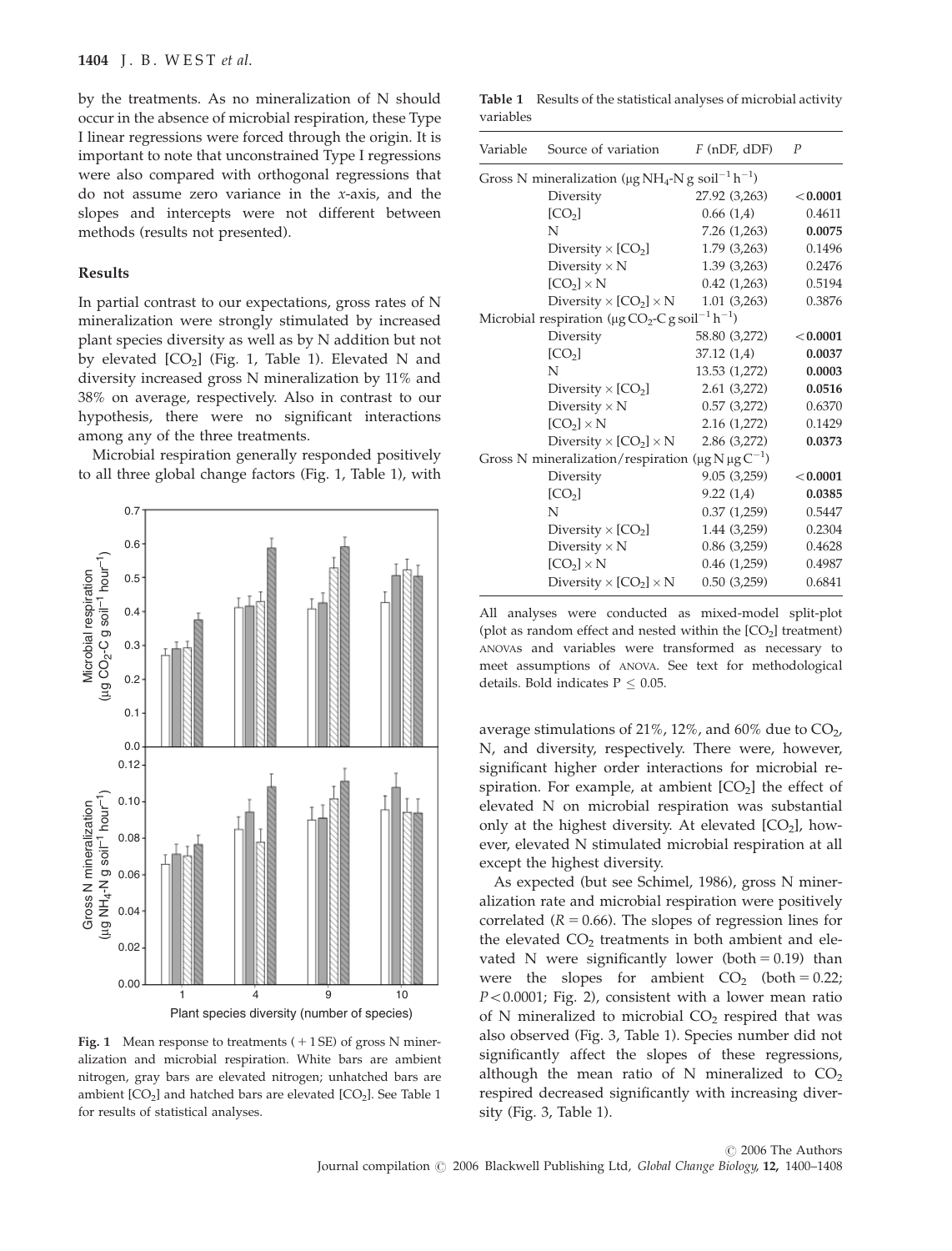

Fig. 2 Relationship between gross N mineralization and microbial respiration representing 'yield' of inorganic N from C respired for the four  $CO<sub>2</sub>$  and N treatments. The fitted lines were constrained to a zero intercept and were significantly different by CO2 treatment but not by N treatment. Fits for diversity did not yield significant differences (see text for details). The legend indicates ambient (A) or elevated (E)  $CO<sub>2</sub>$  (C) and nitrogen (N) treatments.



Fig. 3 Mean response to treatments  $(+1 S<sub>E</sub>)$  of the ratio of gross N mineralization to microbial respiration (inorganic N 'yield'). White bars are ambient nitrogen, grey bars are elevated nitrogen; unhatched bars are ambient  $[CO<sub>2</sub>]$  and hatched bars are elevated [CO<sub>2</sub>]. See Table 1 for results of statistical analyses.

## Discussion

Gross N mineralization showed strong, positive responses to both increasing diversity and N addition. These responses were consistent with our expectations and suggest that previous observations in BioCON of divergent responses of net N mineralization in response to N addition (positive) and diversity (negative), as seen both in situ (Reich et al., 2001), and in lab incubations (Dijkstra et al., 2005), were due to differences in gross N immobilization between treatments. In contrast to our expectations, however, there was no significant response of gross N mineralization to elevated  $[CO<sub>2</sub>]$ , and there were no significant interactions among treatments. The lack of response of gross N mineralization to elevated  $[CO<sub>2</sub>]$  is consistent with the majority of published reports (Zak et al., 2003a, but see Hungate et al., 1999), suggesting that, although there are often large changes in other ecosystem components and fluxes, the rate of inorganic N liberation from organic matter does not change. This does not necessarily imply that plant N supply does not change with elevated atmospheric  $[CO<sub>2</sub>]$ , but that, if it does, it is most likely linked to changes in microbial immobilization or loss of inorganic N. With the exception of microbial respiration, interactions between treatments were not observed in these results, increasing our confidence in the information gained from single-factor experiments.

The lack of gross N mineralization response to elevated  $[CO<sub>2</sub>]$  was likely a result of the counteracting effects of increased total organic matter supply and reduced N concentrations in plant organic inputs. Elevated  $[CO<sub>2</sub>]$  has increased plant productivity and labile C inputs in this experiment (Reich et al., 2001, 2006; Dijkstra et al., 2005), but there has been a strong temporal trend in plant productivity and total plant N (Reich et al., 2006). This temporal trend in plant N complicates the interpretation of the microbial response to these plant inputs, as it is likely a response to some integration of recent plant inputs and the soil organic matter present before treatment application. The simultaneous measurement of gross N mineralization and microbial respiration allowed us to evaluate the ratio of  $NH_4^+$ -N mineralized per CO<sub>2</sub>-C respired by microbes. This ratio represents the yield of inorganic N from microbial activity and should reflect the relative limitation of microbial activity by C vs. N (Hart et al., 1994a; Booth et al., 2005).

Although gross N mineralization rates alone did not respond to elevated  $[CO_2]$ , there was a decline in the N yield parameter in response to elevated  $[CO<sub>2</sub>]$ . This response is consistent with our suggestion that elevated  $[CO<sub>2</sub>]$  induced N limitation of microbes by decreasing N concentrations in plant inputs to the soil organic matter pool while increasing labile C inputs to soils via plant production and root exudation (Dijkstra et al., 2005). Other work in this experiment suggests that a  $CO<sub>2</sub>$ -induced N limitation to plant production has developed over time in the ambient N treatment (Reich et al., 2006), and is consistent with reports from other systems (e.g. Hu et al., 2005; Janus et al., 2005). Reich et al., (2006) reported that over time, N fertilization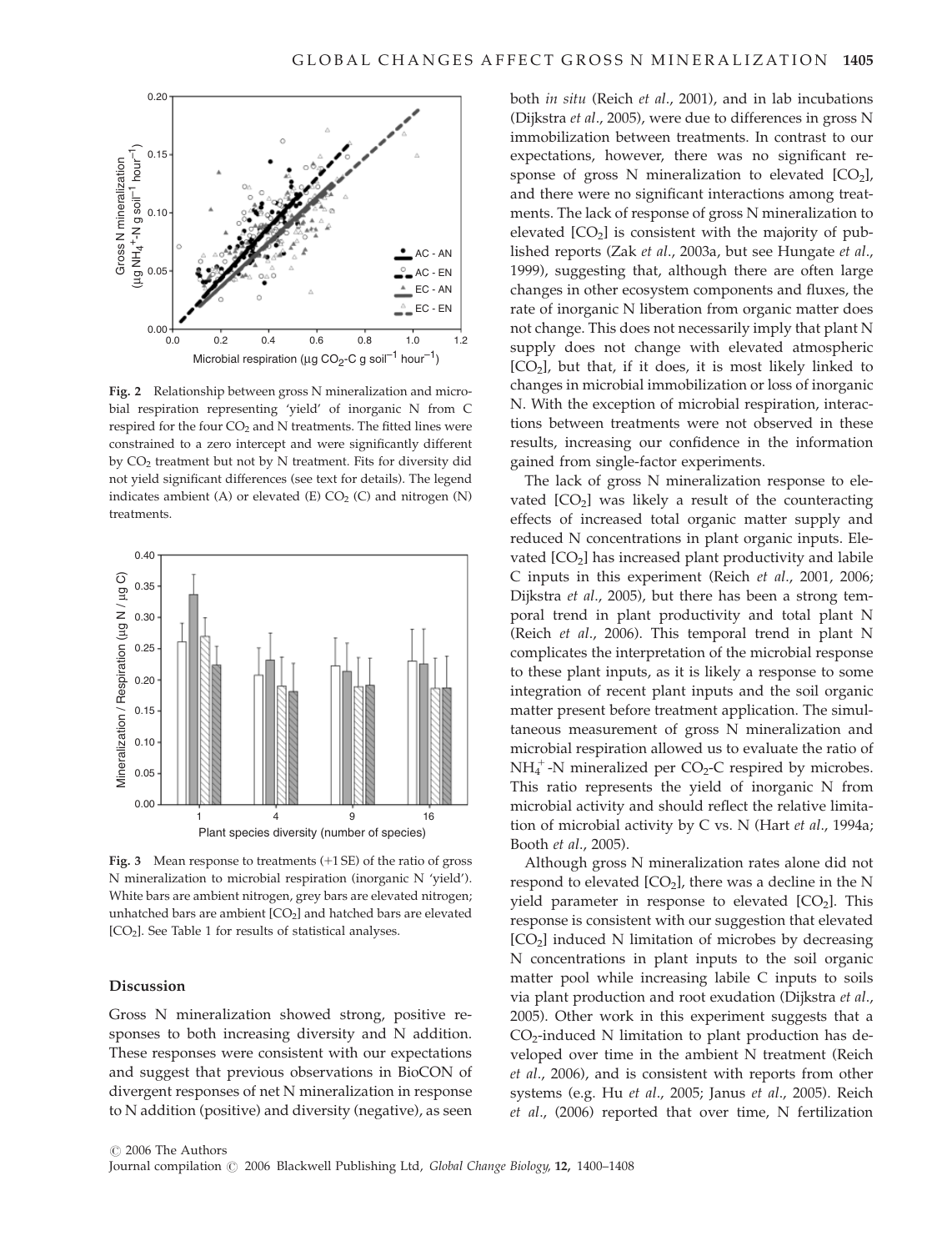increasingly enhanced the positive response of biomass production and total plant N pools to elevated  $[CO<sub>2</sub>]$ . If this plant productivity response can be explained in part by declining soil N supply at elevated  $[CO<sub>2</sub>]$  and ambient N, our results suggest that this decline resulted from increasing microbial demand for N in the elevated [CO<sub>2</sub>] treatment. Clearly more work needs to be done to improve our understanding of the coupling between plants and soil microbes, and to help resolve ongoing debates about these relationships (e.g. Knops et al., 2002; Chapman et al., 2005).

The decline in microbial N yield with increasing diversity suggests increasing N limitation to microbial activity across this gradient at the same time that the rate of  $NH<sub>4</sub><sup>+</sup>$  release from organic matter is increasing. These results suggest that although microbial activity is becoming increasingly N limited, the total N flux through the microbial pool is greater. Although previous reports have suggested a positive relationship between plant diversity and inorganic N supply to plants (e.g. Zak et al., 2003b), whether this truly represents a positive feedback between plant diversity and productivity (Hobbie, 1992) remains to be determined.

Interestingly, in contrast to the results for  $CO<sub>2</sub>$  and diversity, there was no change in microbial N yield in response to N fertilization, nor did the slopes relating gross N mineralization to microbial respiration change in response to N fertilization. This lack of response in N yield contrasts with the strong, positive responses to N fertilization observed for both gross N mineralization and microbial respiration individually. Added N shifted microbial activity along the linear gross N mineralization–respiration relationship, tending to increase both without fundamentally changing the relationship, a response that contrasts with the response to elevated  $[CO<sub>2</sub>]$ .

Although very few studies have quantified both simultaneously, prior work has suggested a link between gross N fluxes and microbial respiration (Schimel, 1986; Hart et al., 1994a). Hart et al. (1994a) concluded, based on results of a long-term incubation of forest soils, that the strong correlation between gross N fluxes and microbial respiration they observed indicated significant controls on N mineralization by microbial C availability. These authors further suggested that this relationship may be common in soils, and that rates of microbial respiration may generally indicate rates of N cycling. As a caveat to this extension of their results, Hart et al. (1994a) suggested that the slope of the relationship between gross N mineralization and microbial respiration may vary in response to different soil conditions. Our results are consistent with the observations of Hart et al. (1994a). With linear regressions not constrained to a zero intercept, Hart et al. (1994a)

reported a slope of 0.20 for forest soils, and Schimel (1986) reported a shallower slope (0.05) for grassland soil gross N immobilization. Across our dataset, we find a slope of 0.13 when not constrained to a zero intercept (results not presented). It should be noted that our incubations were relatively short  $\left\langle \langle 24 \, h \rangle \right\rangle$  and those of Hart et al. (1994a) were conducted for over a year. Our observations are, therefore, relevant to the rapid-cycling soil organic matter pool, and any changes to other soil pools would not have been observed in this study. Given this, it is interesting that we observe similar correlations between C and N dynamics as Hart et al. (1994a), suggesting that there may be important, fundamental controls on microbial activity across very different organic matter sources.

Our results aid in the interpretation of net N mineralization results presented previously (Reich et al., 2001, 2006). Although short-term (24 h) laboratory incubations are not directly comparable with month-long field incubations because of potential changes in the organic matter pools accessed by microbes as decomposition proceeds (Hart et al., 1994a), qualitative comparison suggests that atmospheric  $[CO<sub>2</sub>]$  effects on rates of net N mineralization resulted from effects on immobilization rather than mineralization. In other words, the lack of a [CO<sub>2</sub>] effect on gross N mineralization observed here suggests that reduced net N mineralization under elevated  $[CO<sub>2</sub>]$  and ambient N (Reich *et al.*, 2006) resulted from enhanced immobilization. Analogously, then, under elevated N, increased net N mineralization with elevated  $[CO<sub>2</sub>]$  likely arose from reduced, or at least unchanged, immobilization.

In conclusion, our results demonstrate that gross  $NH<sub>4</sub><sup>+</sup>$  production in this system is sensitive to changes in plant species diversity, increases in atmospheric  $[CO<sub>2</sub>]$ , and the addition of reactive N to ecosystems, but in different ways. The linkages reported here between plant productivity and microbial biomass and respiratory activity should improve efforts to model terrestrial ecosystem response to future global change (e.g. Rastetter et al., 1997; Van Oene et al., 1999), and ongoing work should help to resolve many of the remaining unanswered questions.

#### Acknowledgements

Feike Dijkstra is thanked for many useful comments and suggestions on earlier manuscript drafts. Jared Trost and the Cedar Creek Interns assisted with field and lab work. Steve Bauer, Megan Ogdahl, Chinelo Njaka, and Jennifer King assisted with incubations and chemical analyses. Rodney Venterea and Martin Burger provided access to and assistance with the gas analyzer, David Harris and the UC Davis Stable Isotope Facility did the isotope analyses, and Don Herman provided advice on  $^{15}N$ techniques. This research was funded by grants from the US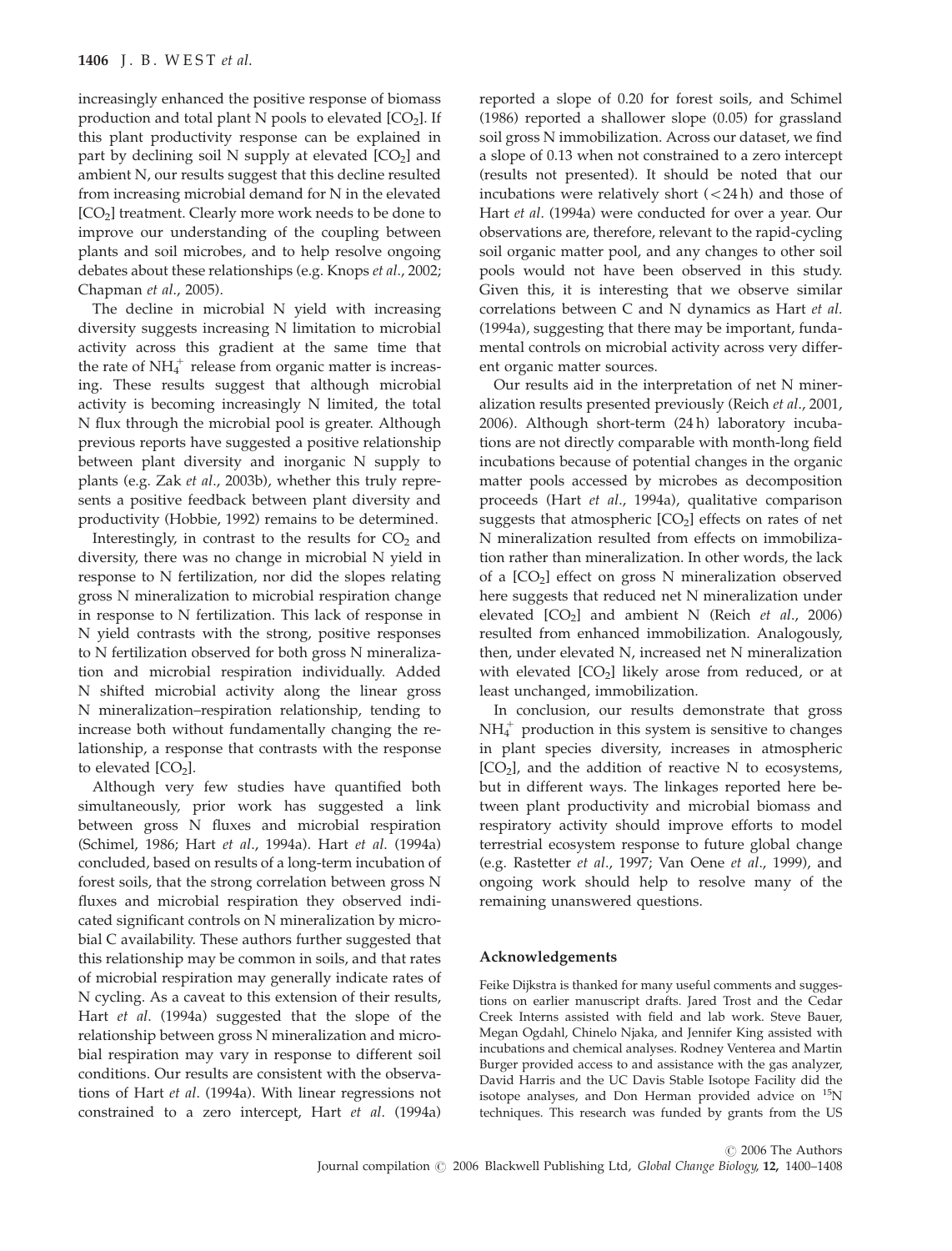National Science Foundation (LTER: 0080382, Biocomplexity: 0322057), the Department of Energy Program for Ecological Research Grant DE-FG02-96ER62291, and the University of Minnesota. JBW was supported by a postdoctoral fellowship from the Department of Ecology, Evolution, and Behavior.

#### References

- Balmford A, Bond W (2005) Trends in the state of nature and their implications for human well-being. Ecology Letters, 8, 1218–1234.
- Booth M, Stark J, Rastetter E (2005) Controls on the nitrogen cycling in terrestrial ecosystems: a synthetic analysis of literature data. Ecological Monographs, 75, 139–157.
- Catovsky S, Bradford MA, Hector A (2002) Biodiversity and ecosystem productivity: implications for carbon storage. Oikos, 97, 443–448.
- Chapin FS, Walker BH, Hobbs RJ et al. (1997) Biotic control over the functioning of ecosystems. Science, 277, 500–504.
- Chapman SK, Langley JA, Hart SC et al. (2005) Plants actively control nitrogen cycling: uncorking the microbial bottleneck. New Phytologist, 169, 27–34.
- Davidson EA, Hart SC, Shanks C et al. (1991) Measuring gross nitrogen mineralization, immobilization, and nitrification by 15N isotopic pool dilution in intact soil cores. Journal of Soil Science, 42, 335–349.
- De Deyn GB, Raaijmakers CE, van Ruijven J et al. (2004) Plant species identity and diversity effects on different trophic levels of nematodes in the soil food web. Oikos, 106, 576–586.
- Dijkstra FA, Hobbie SE, Reich PB et al. (2004) Nitrogen deposition and plant species interact to influence soil carbon stabilization. Ecology Letters, 7, 1192–1198.
- Dijkstra FA, Hobbie SE, Reich PB et al. (2005) Divergent effects of elevated CO<sub>2</sub>, N fertilization, and plant diversity on soil C and N dynamics in a grassland field experiment. Plant and Soil, 272, 41–52.
- Fenn ME, Poth MA, Terry JD et al. (2005) Nitrogen mineralization and nitrification in a mixed-conifer forest in southern california: controlling factors, fluxes, and nitrogen fertilization response at a high and low nitrogen deposition site. Canadian Journal of Forest Research, 35, 1464–1486.
- Field C, Chapin F, Chiariello N et al. (1992) Responses of terrestrial ecosystems to the changing atmosphere: a resource-based approach. Annual Review of Ecology and Systematics, 23, 201–235.
- Finzi AC, Schlesinger WH (2003) Soil-nitrogen cycling in a pine forest exposed to 5 years of elevated carbon dioxide. Ecosystems, 6, 444–456.
- Gastine A, Scherer-Lorenzen M, Leadley PW (2003) No consistent effects of plant diversity on root biomass, soil biota and soil abiotic conditions in temperate grassland communities. Applied Soil Ecology, 24, 101–111.
- Grigal DF, Chamberlain LM, Finney HR et al. (1974) Miscellaneous Report 123: Soils of the Cedar Creek Natural History Area. University of Minnesota Agricultural Experiment Station, St. Paul, MN.
- Hart SC, Nason GE, Myrold DD et al. (1994a) Dynamics of gross nitrogen transformations in an old-growth forest: the carbon connection. Ecology, 74, 880–891.
- Hart SC, Stark JM, Davidson EA et al. (1994b) Nitrogen Mineralization, Immobilization, and Nitrification. Methods of Soil Analysis, Part 2. Microbial and Biochemical Properties. Soil Science Society of America, Madison.
- Hartley SE, Mitchell RJ (2005) Manipulation of nutrients and grazing levels on heather moorland: changes in Calluna dominance and consequences for community composition. Journal of Ecology, 93, 990–1004.
- Hedlund K, Regina IS, Van der Putten WH (2003) Plant species diversity, plant biomass and responses of the soil community on abandoned land across europe: idiosyncracy or abovebelowground time lags. Oikos, 103, 45–58.
- Hobbie SE (1992) Effects of plant species on nutrient cycling. Trends in Ecology and Evolution, 7, 336–339.
- Hooper DU, Bignell DE, Brown VK (2000) Interactions between aboveground and belowground biodiversity in terrestrial ecosystems: patterns, mechanisms, and feedbacks. BioScience, 50, 1049–1061.
- Hooper DU, Chapin FS, Ewel JJ (2005) Effects of biodiversity on ecosystem functioning: a consensus of current knowledge. Ecological Monographs, 75, 3–35.
- Hu SJ, Firestone MK, Chapin FS (1999) Soil microbial feedbacks to atmospheric  $CO<sub>2</sub>$  enrichment. Trends in Ecology and Evolution, 14, 433–437.
- Hu SJ, Wu JS, Burkey KO et al. (2005) Plant and microbial N acquisition under elevated atmospheric  $CO<sub>2</sub>$  in two mesocosm experiments with annual grasses. Global Change Biology, 11, 213–223.
- Hungate BA, Dijkstra P, Johnson DW et al. (1999) Elevated CO<sub>2</sub> increases nitrogen fixation and decreases soil nitrogen mineralization in Florida scrub oak. Global Change Biology, 5, 781–789.
- Hungate BA, Holland EA, Jackson RB et al. (1997a) The fate of carbon in grasslands under carbon dioxide enrichment. Nature, 388, 576–579.
- Hungate BA, Jordan TE, Jackson RB et al. (1997b) Atmospheric nitrogen deposition. Science, 275, 739–740.
- Janus LR, Angeloni NL, McCormack J et al. (2005) Elevated atmospheric CO<sub>2</sub> alters soil microbial communities associated with trembling aspen (Populus tremuloides) roots. Microbial Ecology, 50, 102–109.
- Keeling C, Whorf T, Wahlen M et al. (1995) Interannual extremes in the rate of rise of atmospheric carbon dioxide since 1980. Nature, 375, 666–670.
- Kirkham D, Bartholomew W (1954) Equations for following nutrient transformations in soil, utlizing tracer data. Soil Science Society of America Journal, 18, 33–34.
- Kirkman LK, Mitchell RJ, Helton RC et al. (2001) Productivity and species richness across an environmental gradient in a fire-dependent ecosystem. American Journal of Botany, 88, 2119–2128.
- Knops JMH, Bradley KL, Wedin DA (2002) Mechanisms of plant species impacts on ecosystem nitrogen cycling. Ecology Letters, 5, 454–466.
- Körner C (2003) Ecological impacts of atmospheric  $CO<sub>2</sub>$  enrichment on terrestrial ecosystems. Philosophical Transactions of

 $\odot$  2006 The Authors

Journal compilation  $\odot$  2006 Blackwell Publishing Ltd, Global Change Biology, 12, 1400–1408